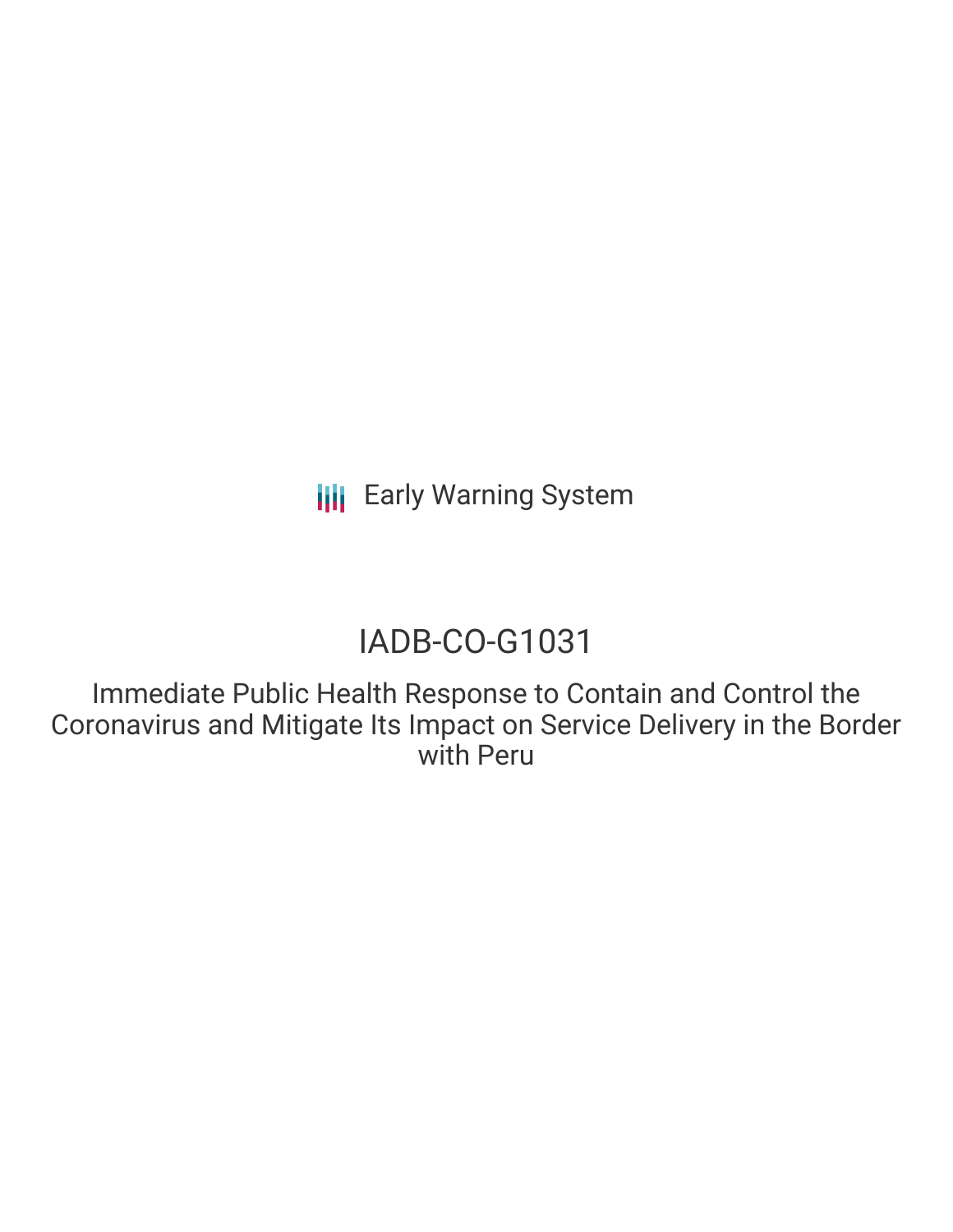

Immediate Public Health Response to Contain and Control the Coronavirus and Mitigate Its Impact on Service Delivery in the Border with Peru

### **Quick Facts**

| <b>Countries</b>               | Colombia                               |
|--------------------------------|----------------------------------------|
| <b>Specific Location</b>       | UNINFORMED                             |
| <b>Financial Institutions</b>  | Inter-American Development Bank (IADB) |
| <b>Status</b>                  | Proposed                               |
| <b>Bank Risk Rating</b>        | U                                      |
| <b>Borrower</b>                | Goverment of Colombia                  |
| <b>Sectors</b>                 | Humanitarian Response                  |
| <b>Investment Type(s)</b>      | Grant                                  |
| <b>Investment Amount (USD)</b> | $$0.95$ million                        |
| <b>Project Cost (USD)</b>      | $$0.95$ million                        |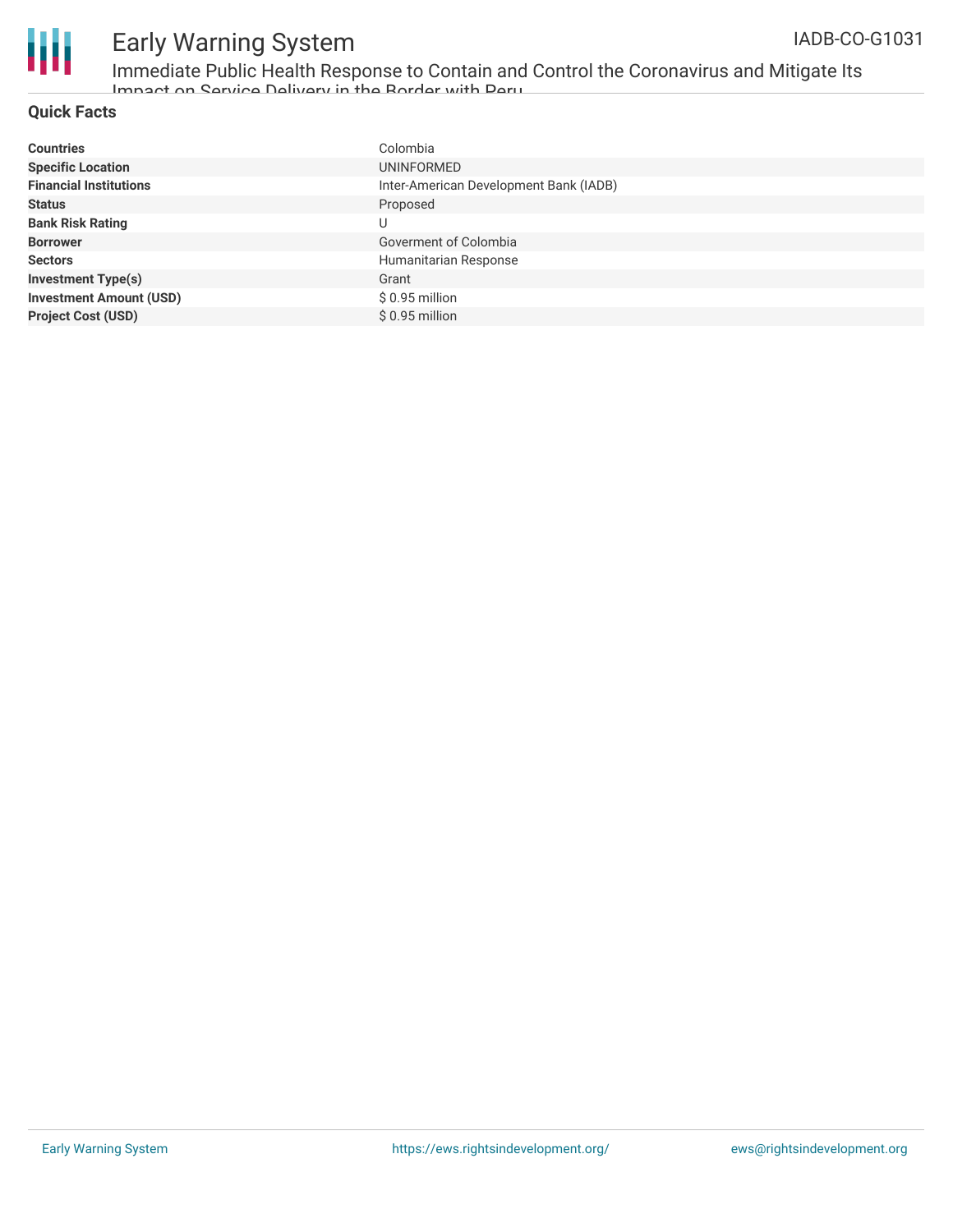

Immediate Public Health Response to Contain and Control the Coronavirus and Mitigate Its Impact on Service Delivery in the Border with Peru

### **Project Description**

The overall objective of this project is to help reduce the morbidity and mortality caused by COVID-19 and to mitigate other indirect impacts of the pandemic on health in the border with Peru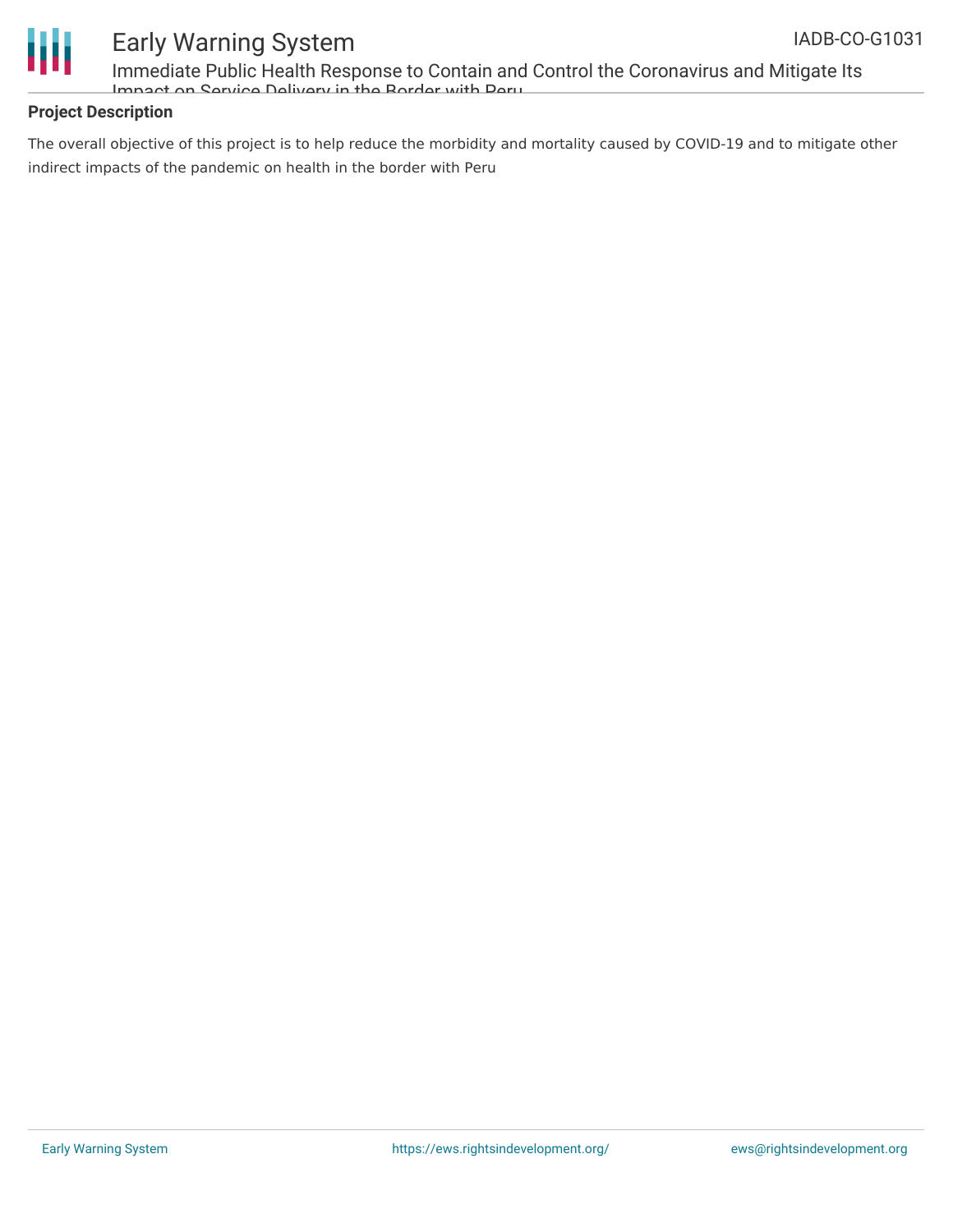

Immediate Public Health Response to Contain and Control the Coronavirus and Mitigate Its Impact on Service Delivery in the Border with Peru

#### **Investment Description**

• Inter-American Development Bank (IADB)